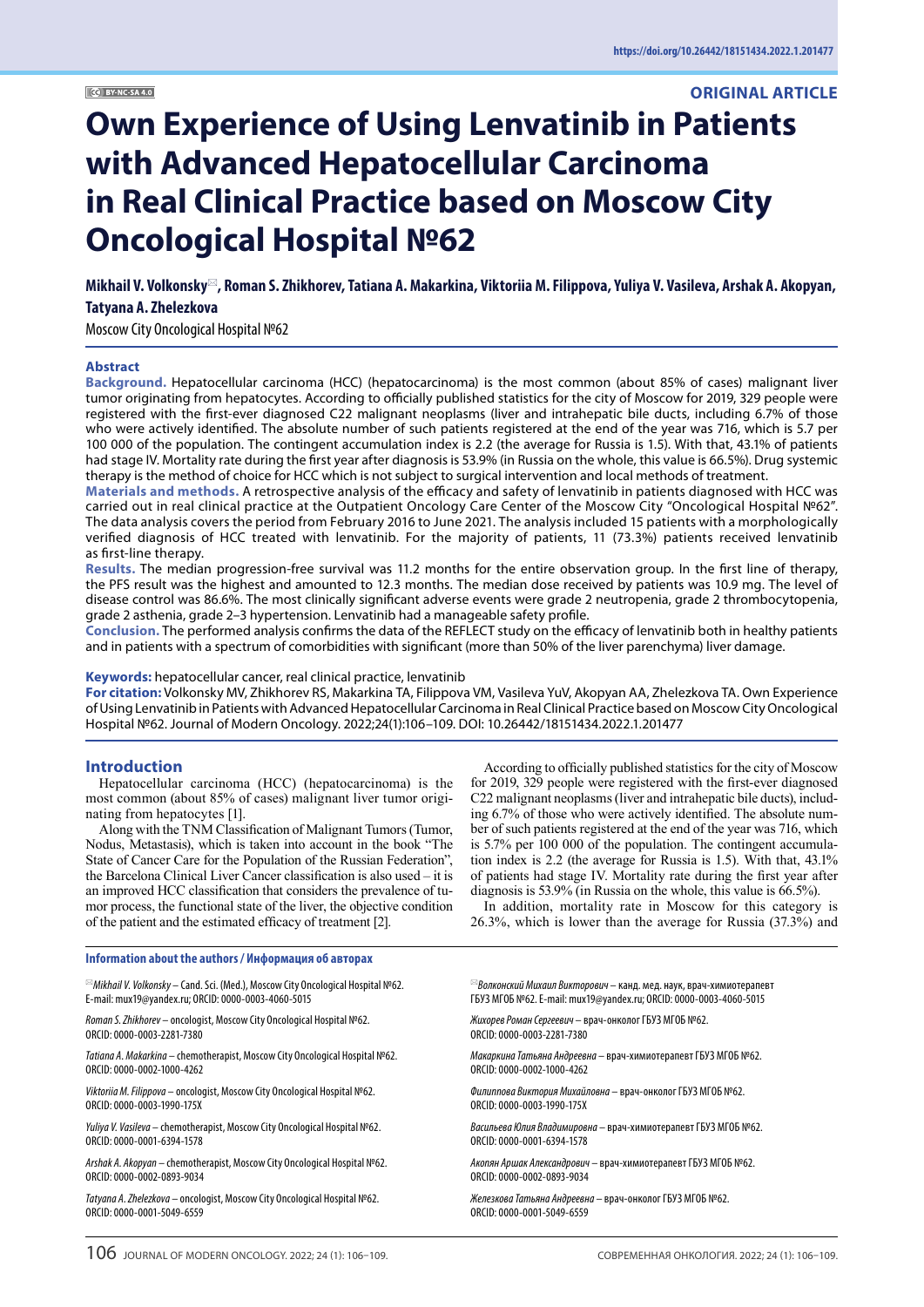# **Собственный опыт применения ленватиниба у пациентов с распространенным гепатоцеллюлярным раком в условиях реальной клинической практики на базе ГБУЗ «Московская городская онкологическая больница №62»**

**М.В. Волконский**\***, Р.С. Жихорев, Т.А. Макаркина, В.М. Филиппова, Ю.В. Васильева, А.А. Акопян, Т.А. Железкова**  ГБУЗ «Московская городская онкологическая больница №62» Департамента здравоохранения г. Москвы, Москва, Россия

#### **Аннотация**

**Обоснование.** Гепатоцеллюлярный рак (ГЦР) наиболее частая злокачественная опухоль печени, исходящая из гепатоцитов. Согласно официально опубликованным статистическим данным, в Москве за 2019 г. число взятых на учет больных с впервые в жизни установленным диагнозом злокачественных новообразований С22 составило 329 человек, из них выявлены активно 6,7%. Абсолютное число таких больных, находившихся на учете на конец года, – 716, что составляет 5,7% на 100 тыс. населения. Индекс накопления контингентов – 2,2 (средний показатель по России составляет 1,5). При этом с IV стадией были 43,1% пациентов. Летальность на 1-м году с момента установки диагноза составила 53,9% (по России этот показатель – 66,5%). Лекарственная системная терапия является методом выбора при ГЦР, не подлежащем хирургическому вмешательству и локальным методам лечения.

**Материалы и методы.** Проведен ретроспективный анализ эффективности и безопасности ленватиниба у пациентов с установленным диагнозом ГЦР в Центре Амбулаторной Онкологической Помощи ГБУЗ «Московская городская онкологическая больница №62» в условиях реальной клинической практики. В анализ включены 15 пациентов с морфологически верифицированным диагнозом ГЦР, которые получали лечение ленватинибом. Для 11 (73,3%) пациентов ленватиниб был назначен в качестве 1-й линии терапии.

**Результаты.** Медиана выживаемости без прогрессирования составила 11,2 мес для всей группы наблюдения. Выживаемость без прогрессирования после 1-й линии терапии была наибольшей – 12,3 мес. Частота контроля над заболеванием – 86,6%. Наиболее клинически значимыми нежелательными явлениями были нейтропения 2-й степени, тромбоцитопения 2-й степени, астения 2-й степени, артериальная гипертензия 2–3-й степени. Ленватиниб имел управляемый профиль безопасности. Медианная доза составила 10,9 мг.

**Заключение.** Проведенный анализ подтверждает данные исследования REFLECT об эффективности ленватиниба как у сохранных пациентов, так и у пациентов со значимым (более 50% паренхимы) поражением печени в спектре сопутствующей патологии.

#### **Ключевые слова:** гепатоцеллюлярный рак, реальная клиническая практика, ленватиниб

**Для цитирования:** Волконский М.В., Жихорев Р.С., Макаркина Т.А., Филиппова В.М., Васильева Ю.В., Акопян А.А., Железкова Т.А. Собственный опыт применения ленватиниба у пациентов с распространенным гепатоцеллюлярным раком в условиях реальной клинической практики на базе ГБУЗ «Московская городская онкологическая больница №62». Современная Онкология. 2022;24(1):106–109. DOI: 10.26442/18151434.2022.1.201477

for the Central Federal District (31%). This may witness the provision of high-quality medical care and effective patient routing in Moscow [3].

According to the recommendations (National Comprehensive Cancer Network, European Association for the Study of the Liver–European Organisation for Research and Treatment of Cancer, American Association for the Study of Liver Diseases, Russian Society of Clinical Oncology, etc.), drug systemic therapy is the method of choice for HCC which is not subject to surgical intervention and local methods of treatment. The use of systemic targeted therapy lasts until the appearance of objective (confirmed by computed tomography and magnetic resonance imaging) signs of disease progression, intolerable toxicity or decompensation of concomitant diseases [1]. In this case, the main goal of drug treatment is to increase survival and control tumor growth [4–7].

According to the Clinical Guidelines for Hepatocellular Carcinoma approved by the Ministry of Health of the Russian Federation, sorafenib or lenvatinib is recommended in the 1st line of systemic therapy for HCC [1].

Lenvatinib is a receptor tyrosine kinase (RTK) inhibitor that selectively inhibits the kinase activities of vascular endothelial

growth factor (VEGF) receptors – VEGFR1 (FLT1), VEGFR2 (KDR), and VEGFR3 (FLT4). Lenvatinib also has an inhibitory effect on other proangiogenic and oncogenic pathway-related RTKs including fibroblast growth factor receptors (FGFR 1, 2, 3, 4), platelet-derived growth factor receptor  $\alpha$  (PDGFR $\alpha$ ), as well as receptor tyrosine kinases *KIT* and *RET*<sup>1</sup> .

The administration schedule of lenvatinib depends on the initial weight of the patient: for patients weighing  $\geq 60$  kg, treatment begins with a dose of 12 mg/day once; for patients weighing <60 kg, it begins with a single daily dose of 8 mg.

The main registration study of lenvatinib for the treatment of patients with resectable hepatocellular carcinoma is the REFLECT study.

The original design of the non-inferiority REFLECT study was to achieve a primary endpoint of non-inferiority in overall survival (OS). The median OS was similar for both sorafenib and lenvatinib, although numerically the best was seen with lenvatinib (13.6 months for lenvatinib vs 12.3 months for sorafenib; hazard ratio – HR 0.92, 95% CI – confidence interval 0.79–1.06) [7]. Secondary endpoint analysis of progression-free survival (PFS) was 7.4 months for lenvatinib vs 3.7 months for sorafenib; HR 0.66, 95% CI 0.57–0.77 [7].

1 Patient Information Leaflet for lenvatinib 003398, approved on 30.12.2020. Available at: https://www.rlsnet.ru/mnn\_index\_id\_6709.htm Accessed: 15.01.2022.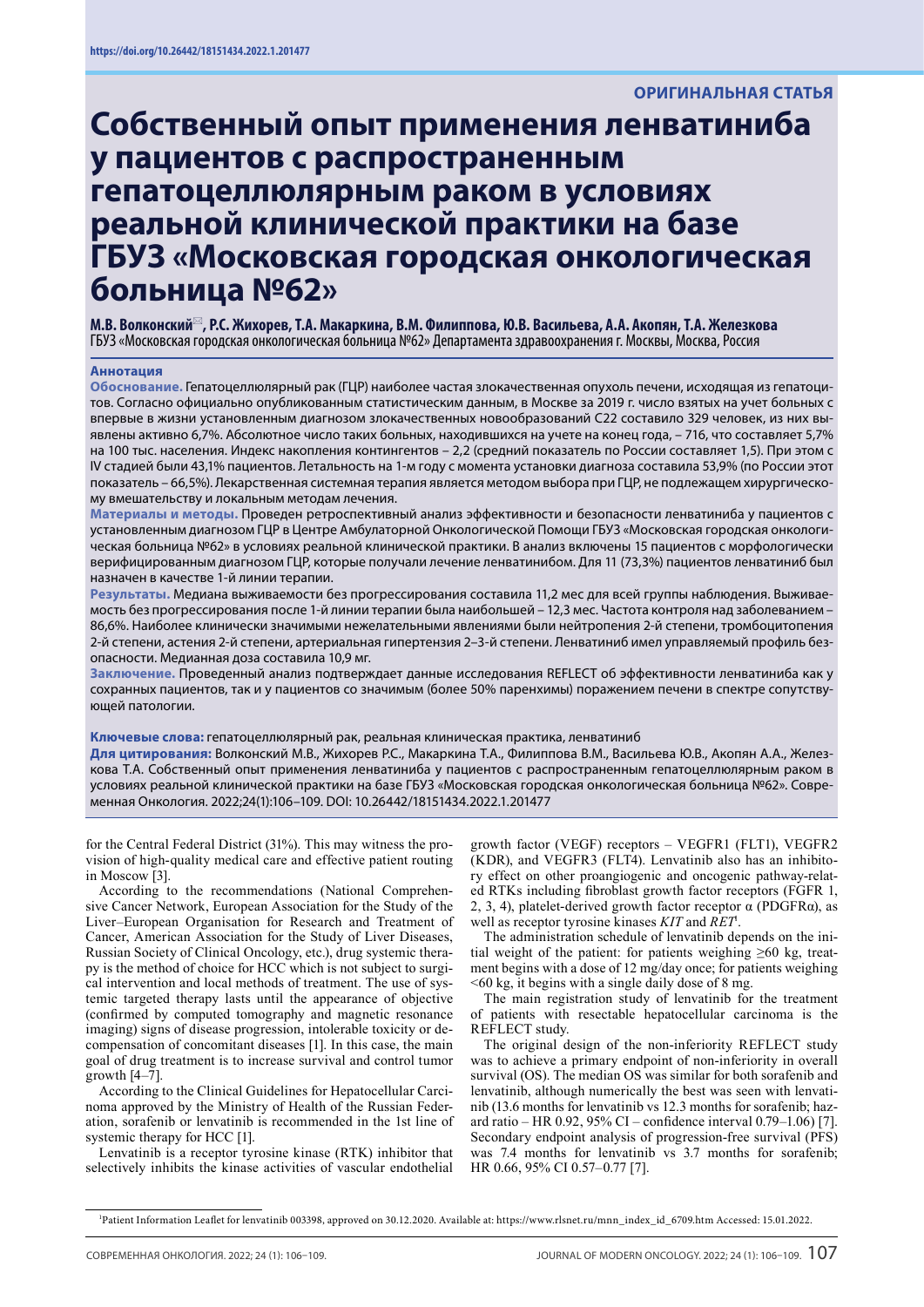#### **Materials and methods**

A retrospective analysis of the efficacy and safety of lenvatinib in patients diagnosed with HCC was carried out in real clinical practice at the Outpatient Oncology Care Center of the Moscow City Oncological Hospital №62. The data analysis covers the period from February 2016 to June 2021.

The analysis includes 15 patients with a morphologically verified diagnosis of HCC who were treated with lenvatinib. All patients had histological verification of the diagnosis, satisfactory liver and kidney function, Eastern Cooperative Oncology Group (ECOG) status 1–2.

Some patients had previous surgical treatment  $-5$  (33.3%); a large cohort of patients did not have a history of previous surgery – 10 (66.7%). Two patients had HCC after liver transplantation.

Patients were prescribed targeted therapy with lenvatinib at a dose depending on the patient's body weight. Patients weighing over 60 kg had a dose of 12 mg per day, while patients weighing less than 60 kg had a dose of 8 mg per day. In the case of the development of toxicity, the occurrence of adverse events of grade 3 and higher according to the Common Terminology Criteria for Adverse Events classification (CTCAE) 5.0, the dose was reduced according to the drug patient information leaflet. Lenvatinib therapy was continued until disease progression, unacceptable toxicity, or patient refusal to continue treatment. Patients received therapy on an outpatient basis, including regular examinations and follow-up studies according to established standards of care.

The mean age of patients was 63 (44–84) years. Thirteen patients had the ECOG performance status 0–1 (86.7%), and two patients had the ECOG 2 (13%). The distribution according to the initial liver function was as follows: 12 (80%) patients had a functional status corresponding to Child–Pugh A, 3 (20%) patients – Child–Pugh B. Baseline characteristics of patients are presented in table 1.

Six patients (40%) had an initial level of alfa-Fetoprotein (AFP) less than 400 ng/mL; in 4 (26.7%) patients, this level was more than 400 ng/mL; such data were absent for a third patient.

In 7 (46.7%) patients, extrahepatic spread of the disease was identified, in 8 (53.3%) patients, extrahepatic spread of lesions was not reported. With that, the following localizations were noted among extrahepatic spread metastases: bones, subcutaneous metastases.

Five patients (33.3%) had a history of confirmed hepatitis C, two patients (13.3%) had hepatitis B. Eight patients (53.3%) did not have a history of hepatitis B or C.

For the majority of patients, 11 (73.3%) patients received lenvatinib as first-line therapy.

Three patients (20%) received 1st line of prior therapy (sorafenib), 1 patient (6.7%) received 2nd lines of prior therapy (sorafenib and regorafenib).

#### **Analysis**

The purpose of this retrospective analysis was to evaluate the efficacy and safety of lenvatinib in real clinical practice at the Moscow City Oncological Hospital №62. The following criteria were used to evaluate the efficacy:

• objective response rate;

• PFS.

Long-term outcomes of treatment, such as one-year, three-, five-year survival, OS, were not assessed in our analysis. To assess the tumor response, various diagnostic methods routinely used in clinical practice, such as computer tomography, magnetic resonance imaging, were used. The tumor response to treatment was assessed according to modified response evaluation criteria in solid tumors (mRECIST).

The safety of therapy was evaluated by reporting adverse events and grading them according to CTCAE 5.0

#### **Results**

### **Effectiveness**

The median PFS was 11.2 months (1–20 months) and was estimated as the time from the start of therapy to progression or death from any cause.

| Table 1. Baseline characteristics of patients |  |  |
|-----------------------------------------------|--|--|
| <b>Value</b>                                  |  |  |
| 63 ( $\pm$ 10.1) years                        |  |  |
| 15                                            |  |  |
| 70 (±11.2) kg                                 |  |  |
|                                               |  |  |

| Table 2. PFS on the presence of hepatitis |                           |  |
|-------------------------------------------|---------------------------|--|
| <b>Hepatitis</b>                          | <b>Median PFS, months</b> |  |
| Hepatitis B, C                            | 7.0                       |  |
| No hepatitis                              | 13.2                      |  |

#### **Table 3. Adverse events and their frequency**

| <b>Adverse event, any severity</b>                                | <b>Number</b><br>of patients | Frequency, % |
|-------------------------------------------------------------------|------------------------------|--------------|
| Hypertension                                                      |                              | 60           |
| Hand-foot syndrome                                                |                              | 40           |
| <b>Toxic hepatitis</b>                                            |                              | 13.3         |
| Increased alanine aminotransferase,<br>aspartate aminotransferase |                              | 6.7          |
| Rash                                                              |                              |              |

Twenty percent of patients who progressed on lenvatinib received subsequent lines of systemic therapy (nivolumab, regorafenib). Here, the reasons why patients did not receive subsequent lines of therapy were not analyzed. In the first line of therapy, the PFS best result was 12.3 months.

In 2 (13.3%) patients, when receiving lenvatinib, a partial response was recorded as the best; the majority of patients, 73.3%, were able to achieve stabilization when assessed according to mRECIST criteria.

In order to determine clinical predictors of lenvatinib efficacy, PFS was compared depending on concomitant hepatitis B or C (table 2), as well as the presence of an initially elevated AFP level.

When assessing a group of patients with an initially elevated level of AFP, it was noted that with AFP of more than 400 ng/mL, the median PFS was 7.3 months.

It is also worth noted that 9 patients received lenvatinib therapy for a long time, i.e. for more than 7 months. The median duration of therapy for them was 14.3 months.

#### **Safety**

Lenvatinib had a manageable safety profile. The median dose received by patients was 10.9 mg.

The most clinically significant adverse events were grade 2 neutropenia, grade 2 thrombocytopenia, grade 2 asthenia, grade 2–3 hypertension. Besides, the phenomena of intoxication, decreased appetite, grade 2–3 rash, exacerbation of arthritis were noted. The most common adverse events are listed in table 3.

It should be noted that an important factor in overcoming toxicity, in clinical observation, was the period of reduction from the time of occurrence of an adverse event. The earlier the discontinuation or dose reduction was undertaken, the faster the side effects were resolved. The data on a decrease in the efficacy of therapy with dose reduction were not identified in this study.

### **Conclusion**

The analysis made, firstly, confirms the data of the REFLECT study on the efficacy of lenvatinib, both in safe patients and in patients with a spectrum of comorbidities with significant (more than 50% of the liver parenchyma) liver damage. Secondly, there is evidence of efficacy in terms of PFS: it is higher than in the REFLECT study (12.3 months vs 7.4 months). Although, it should be noted that the limitations of this study were the small sample size, single-center analysis, and the absence of a comparator group. As in the REFLECT study, patients had an opportu